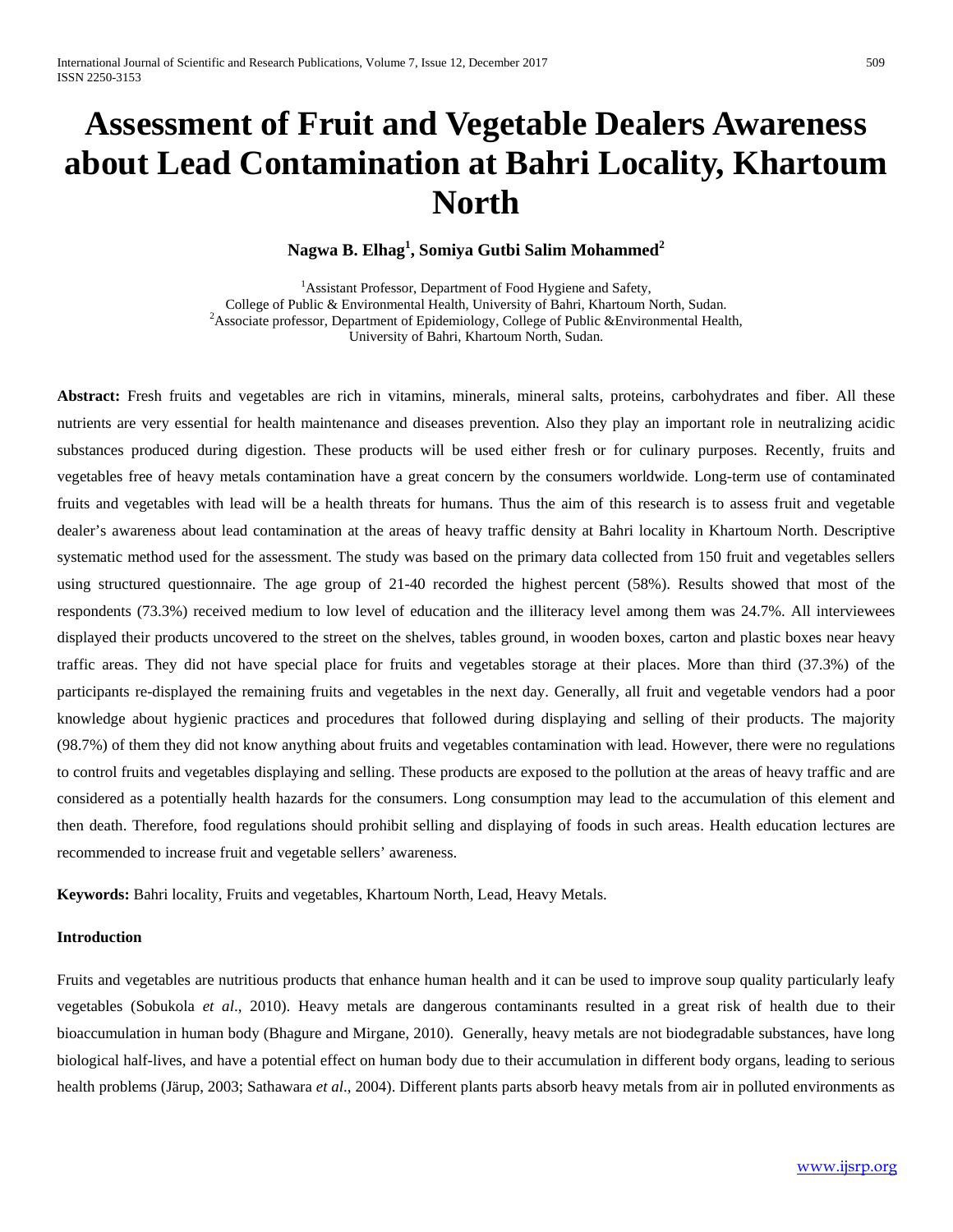well as from contaminated soils through roots. Water used for irrigation may contaminate fruits and vegetables with heavy metals (Al Jassir *et al*., 2005).

Lead is wildly distributed in different habitats due to the increase of population activities, the application of new technologies, industrial and urban areas where it can be introduced into food items from different sources. These sources include petrol containing alkalyl which combusted and emitted into the atmosphere causing contamination in roadside, soil and air (Fernandes *et al*., 2000; Beavington *et al*., 2004). Moreover, manufacturing processes, incineration of refuse and combustion of coal considered as another sources of environments pollution. Age, sex, route of exposure, level of intake, solubility, metal oxidation state, retention percentage, duration of exposure, frequency of intake, absorption rate as well as the mechanisms and efficiency of excretion determine lead toxicity and its effect (Mertz, 1986). In addition, the inhalation of lead can permanently lower intelligence quotients (IQ), damage emotional stability, cause hyperactivity, poor school performance and hearing loss (Goyer, 1996).

Fruits and vegetables are safety for human consumption but the consumption of fruits and vegetables contaminated with lead for a long time will lead to the accumulation of these hazards in human bodies and it results in serious health problems. Accumulation of lead in edible plant products has been reported by many researchers. In Tika in Kenya, vegetables grown in urban areas revealed higher levels of lead, zinc and cadmium than that established by World Health Organization Standard (Inoti *et al*., 2012). Another study conducted by Elbagermi *et al*., (2012) who found that fruits and vegetables samples collected from different areas in Misurata in Libya contained measurable level of heavy metals within the permissible level set by WHO1999. Zied (2010) reported that lead can be found everywhere in the environment and the long exposure to lead is an important health concern worldwide. Also he revealed that lead can reach all food items through air, water, soil, during cultivation, processing and packaging.

In Sudan, few researches about vended foods e.g. fruits and vegetables contaminated with lead were conducted. Ehsan (2003) found that 76.19% of vended food investigated samples were contaminated with Lead (Pb). She claimed that 38.10% of the examined samples had higher level of lead than in other foods. Fruits and vegetables are very essential food items for health maintenance and diseases prevention for both children and adults. Sudanese food vendors and hawkers like other vendors in developing countries. Most of them display food products near heavy traffic areas (Plate 1, 2, 3). They have a poor knowledge, poor hygienic practices and lack of awareness about food contamination from different sources. Assessment of awareness data about food items contaminated with lead in Sudan is not available; therefore the aim of this research is to assess the awareness of vendors and hawkers about fruits and vegetables contamination with lead in area of heavy traffic.

#### **Materials and Methods**

## **Study area**

This study was conducted at Bahri locality which located at the Northern part of Khartoum State at altitudes 8-15 and longitudes 24- 25 and 31-16. It bordered with Nile State from the North, Blue Nile State from the South, Sharg El Neel locality from the East and the Nile River from the West. The estimated area is  $455907 \text{Km}^2$  with total population of 9040749. The main activities of the residents at this area are the agriculture and industrial activities beside the other economical activities. It composed of 10 administrative units including Bahri El Kubra, Bahri Shreg, El Safia, Halfiat El Mulook, El Sambrab, Drdoug, Droasahb, El Kadro, El Selate and El Jili unit.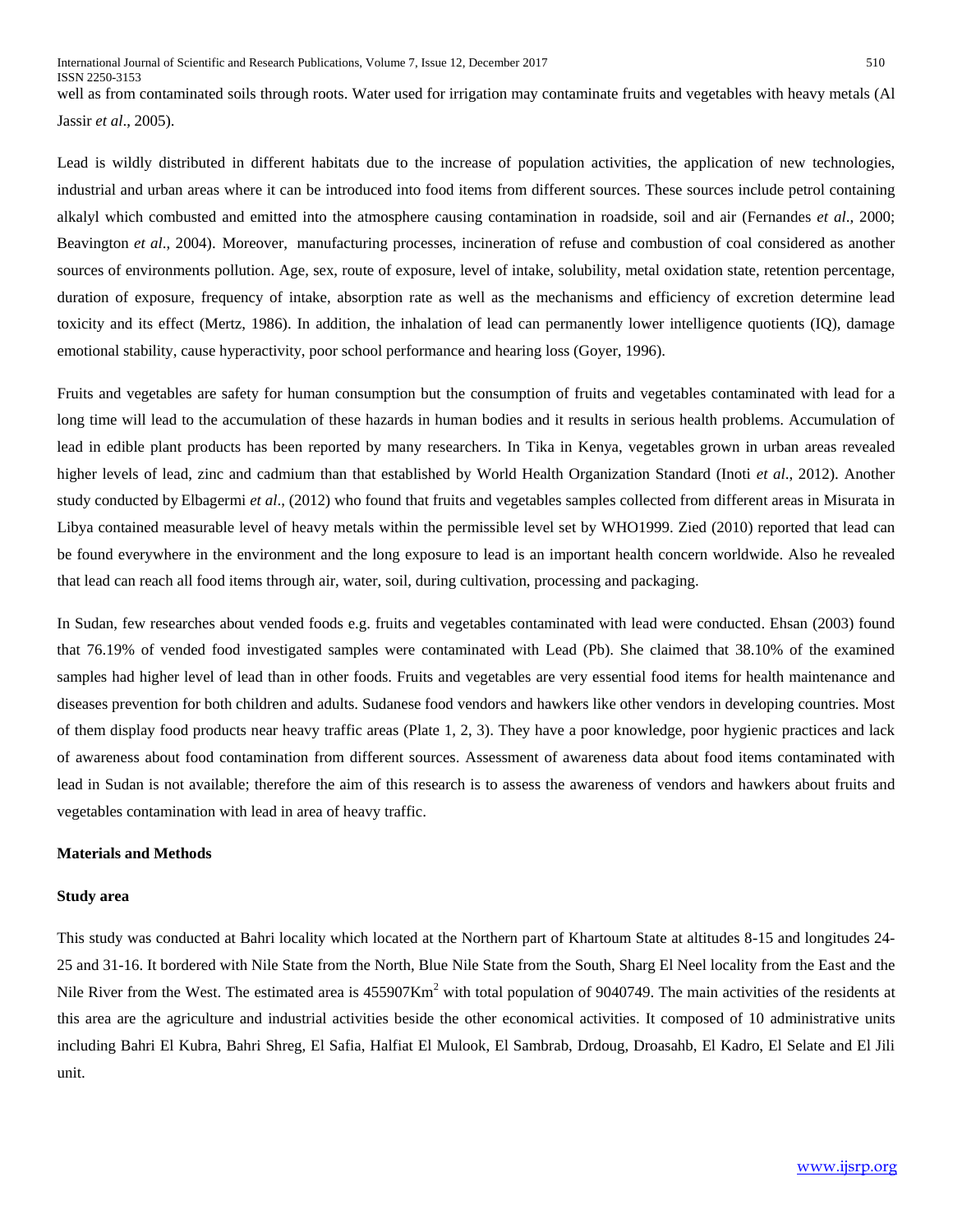International Journal of Scientific and Research Publications, Volume 7, Issue 12, December 2017 511 ISSN 2250-3153



#### **Data collection**

A descriptive systematic method was used to collect data. In January 2017, a total of 150 vegetables and fruit dealers at traffic density areas at Bahri locality were selected (Suque Sitta, Bus station, Almahatuh alwasti , Alkudru lafah janub , Super Markets and Alssuqe Almarkazi Shamabat) using a systematic descriptive technique. A structured questionnaire was used to collect information about the socio-demographic status of fruits and vegetables sellers, types of building and containers, displaying methods, hygienic washing and wiping practices, storage and transportation methods, sources of fruit and vegetables, chemical and organic treatments after receiving their products, knowledge about lead contamination and the diseases caused by this element, the effect of cars exhausted pipes, control of flies and insects, lectures or forums and training about lead contamination and its effect on human health, medical investigation and medical cards. Face to face dialog bases was used. The data was analyzed by descriptive statistics method using SPSS version 20.

#### **Results**

Demographic status of fruits and vegetables vendors presented in Table. 1. The age group of 21-40 recorded the highest percent (58%) while the group of less than ten years reported the lowest percent (2%). More than the third (34%) of the participants were primary graduate, 29.3% secondary graduate, 24.7 % illiterate, 10% university graduate and 2% others (Khalwa). The majority of the fruits dealers were male (91.3%). The types of building used for selling and displaying of fruits and vegetables were stalls 54%, movable cars 4.7%, barrow cars 5.3%, cars 4.7%, improved food centers 4% and sacs on the ground 27.3% (Fig.1). However, 42 % of the interviewees displayed their products uncovered on the shelves to the street, 2.7% in wooden boxes, 0.7 % in plastic boxes, 22% in carton containers, 25.3% on the ground and 6.7% on covered tables (Fig. 2). According to the abuse of cigarettes and snuff by vegetables dealers during selling and displaying of their products, results revealed that half (52%) of the respondents answered that they did not abused cigarettes and snuff, 32% of them abused cigarettes, 10% abused snuff and 6% of them did not abused any one of them. However, results recorded that 52% of fruit sellers answered that there were toilets near the displaying and selling area of their products while 48% answered no.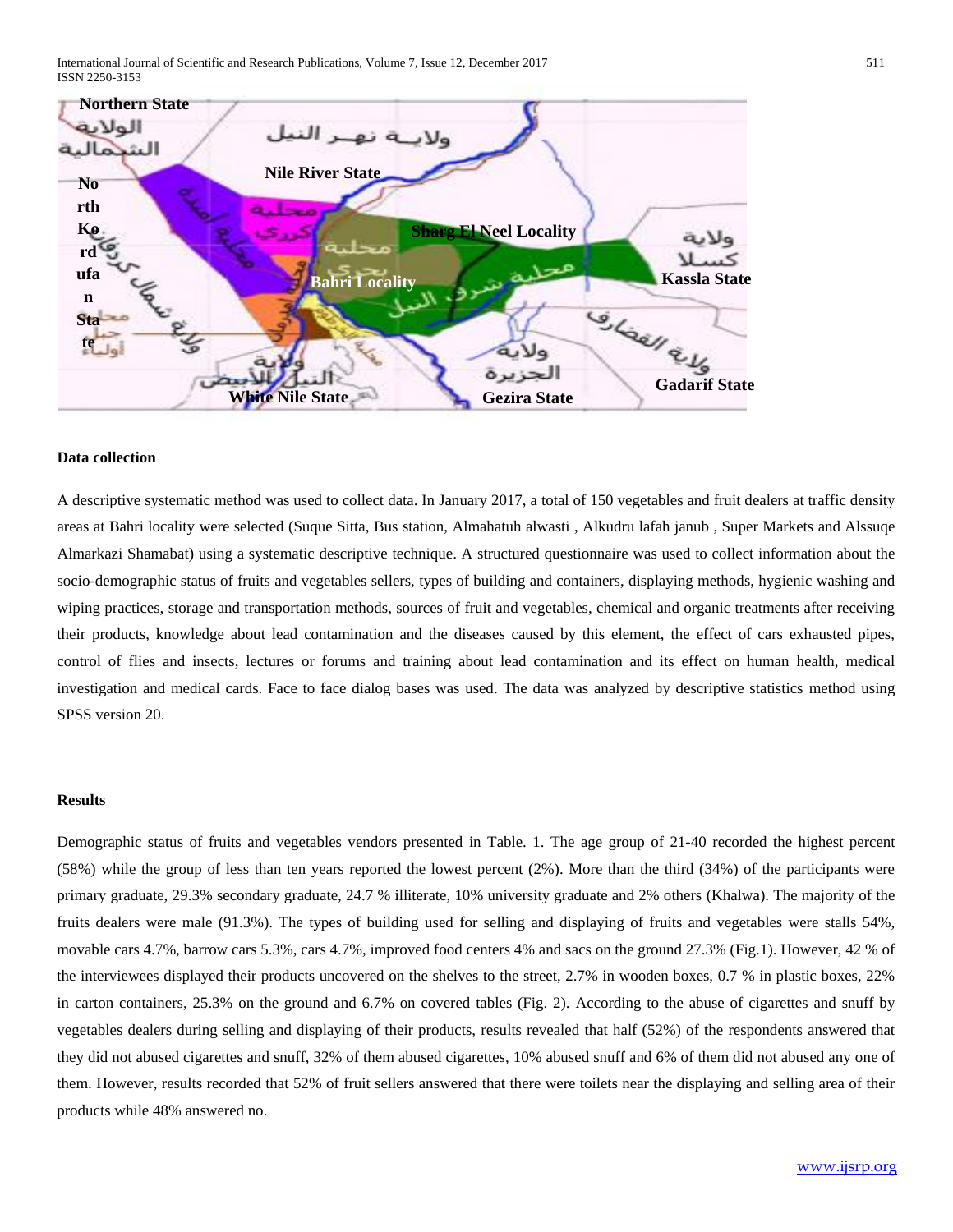Regarding the hygienic washing and wiping practices, results showed that 58.7% of the fruits and vegetables vendors answered that there was no specific places for hands washing and all of them washed their hands before touching fruits and vegetables. Additionally, the majority (98%) of them answered that they washed their hands after using toilets. With regards to the washing methods of the fruits and vegetables, 47.3% of the participants washed fruits and vegetables once, 12.7% two times, 6.7% three times and 4% washed them more than three times. Fifty eight of the interviewees used water public network for washing their fruits and vegetables. Generally, more than third (37.3%) of the fruits and vegetables dealers wiped these products with clean cloths, 2% used clean cloth and oil for wiping, 1.3% used piece of cloth that used to clean serving tables, 0.1% used handkerchief and 16% used others ways as wiping with their hands and their clothes (Table 2). All fruits and vegetables vendors and hawkers did not have a uniform for selling their products.

Results reported in Fig 3 shows the types of containers that used for fruits and vegetables washing. The majority (90%) of the respondents used plastic containers for washing, 8% of them used metal containers and 2% used wooden containers.

As it can be observed from the results, 51.3% obtained their fruits and vegetables from local market, 38% Wholesales, 7% from farm and 3% from refrigerator (Table 3). Survey claimed that 3.3% of the participants used organic compounds to treat fruits and vegetables that purchased from farms, 2% of them used chemical substance and 2% answered that they did not know. However, most of the fruits and vegetables dealers (69.3%) answered that they did not store their products; while 30.7% answered that they stored them. The storage methods followed by sellers recorded that 6% of them stored their fruits and vegetables uncovered at the ordinary room, 6.7% in the refrigerator, 4% on the table, 2.7% in carton, 9.3% in packages and 2% in plastic sacks (Table 3).

|  | Table 1. Demographic status of fruits and vegetables dealers. |  |
|--|---------------------------------------------------------------|--|
|  |                                                               |  |

| Age                    |                        |            |  |  |  |
|------------------------|------------------------|------------|--|--|--|
| Age group              | Frequency              | Percentage |  |  |  |
| less than 10 year      | $\overline{3}$         | 2.0        |  |  |  |
| $11-20$ years          | 22                     | 14.7       |  |  |  |
| 21-40 year             | 87                     | 58.0       |  |  |  |
| more than 40           | 38                     | 25.3       |  |  |  |
| Total                  | 150                    | 100.0      |  |  |  |
|                        | <b>Education level</b> |            |  |  |  |
| <b>Education level</b> | Frequency              | Percentage |  |  |  |
| Illiterate             | 37                     | 24.7       |  |  |  |
| Primary                | 51                     | 34.0       |  |  |  |
| Secondary              | 44                     | 29.3       |  |  |  |
| University             | 15                     | 10.0       |  |  |  |
| Others                 | $\overline{3}$         | 2.0        |  |  |  |
| Total                  | 150                    | 100.0      |  |  |  |
| <b>Sex</b>             |                        |            |  |  |  |
| <b>Gender</b>          | Frequency              | Percentage |  |  |  |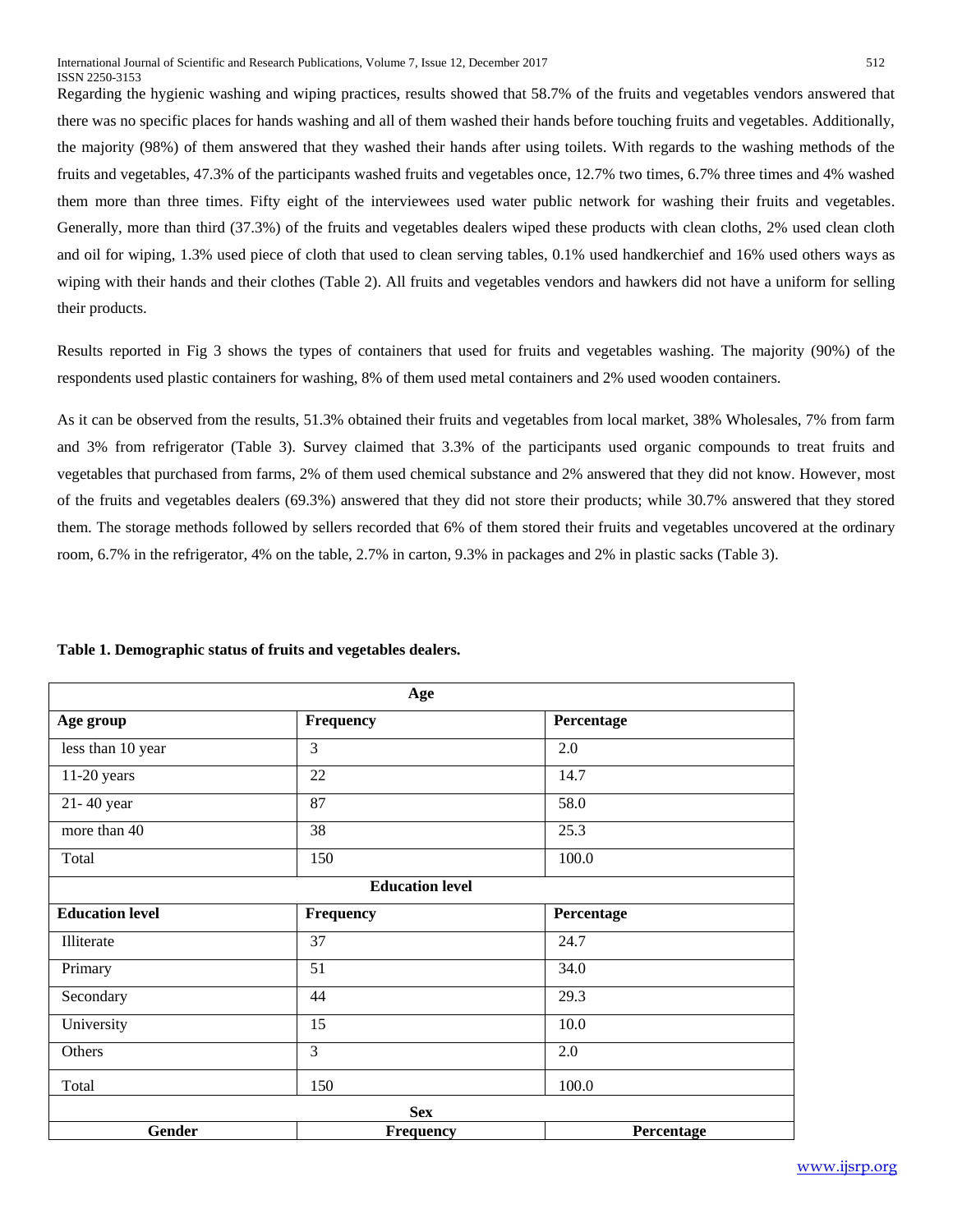International Journal of Scientific and Research Publications, Volume 7, Issue 12, December 2017 513 ISSN 2250-3153

| Female | 1 <sub>2</sub><br>IJ | O <sub>7</sub><br>O <sub>1</sub> |
|--------|----------------------|----------------------------------|
| Male   | 137                  | 91.3                             |
| Total  | 150                  | 100.0                            |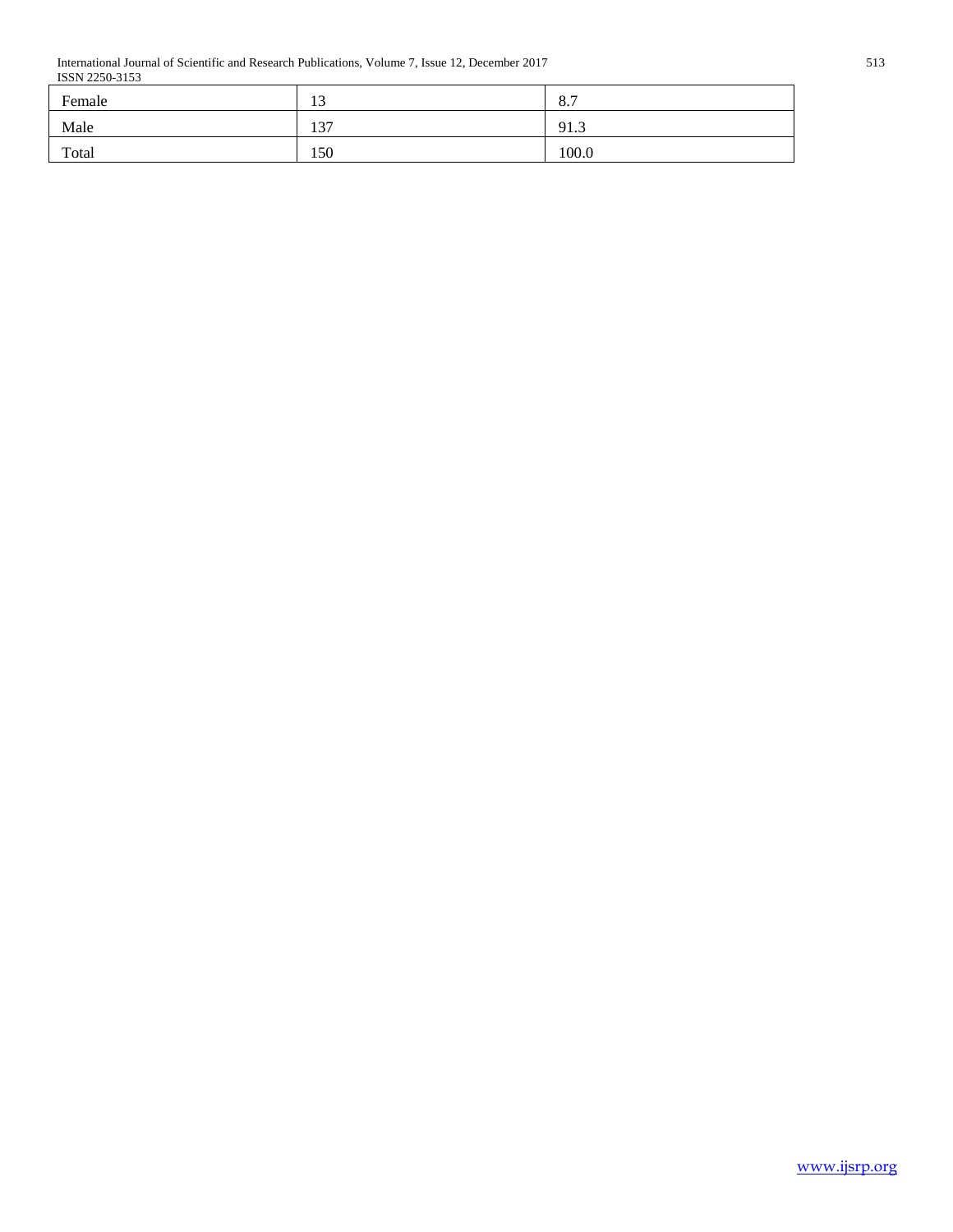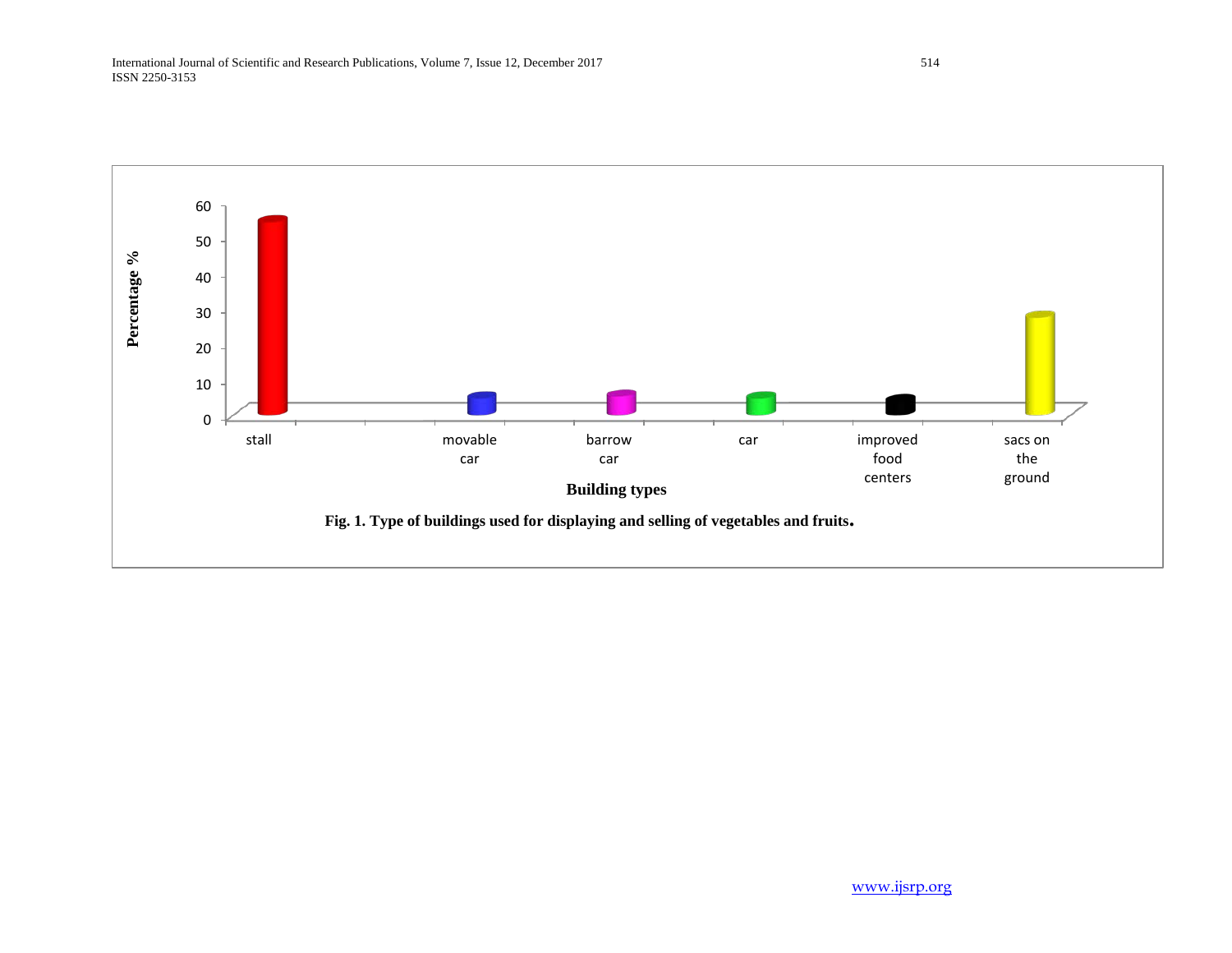International Journal of Scientific and Research Publications, Volume 7, Issue 12, December 2017 515 ISSN 2250-3153

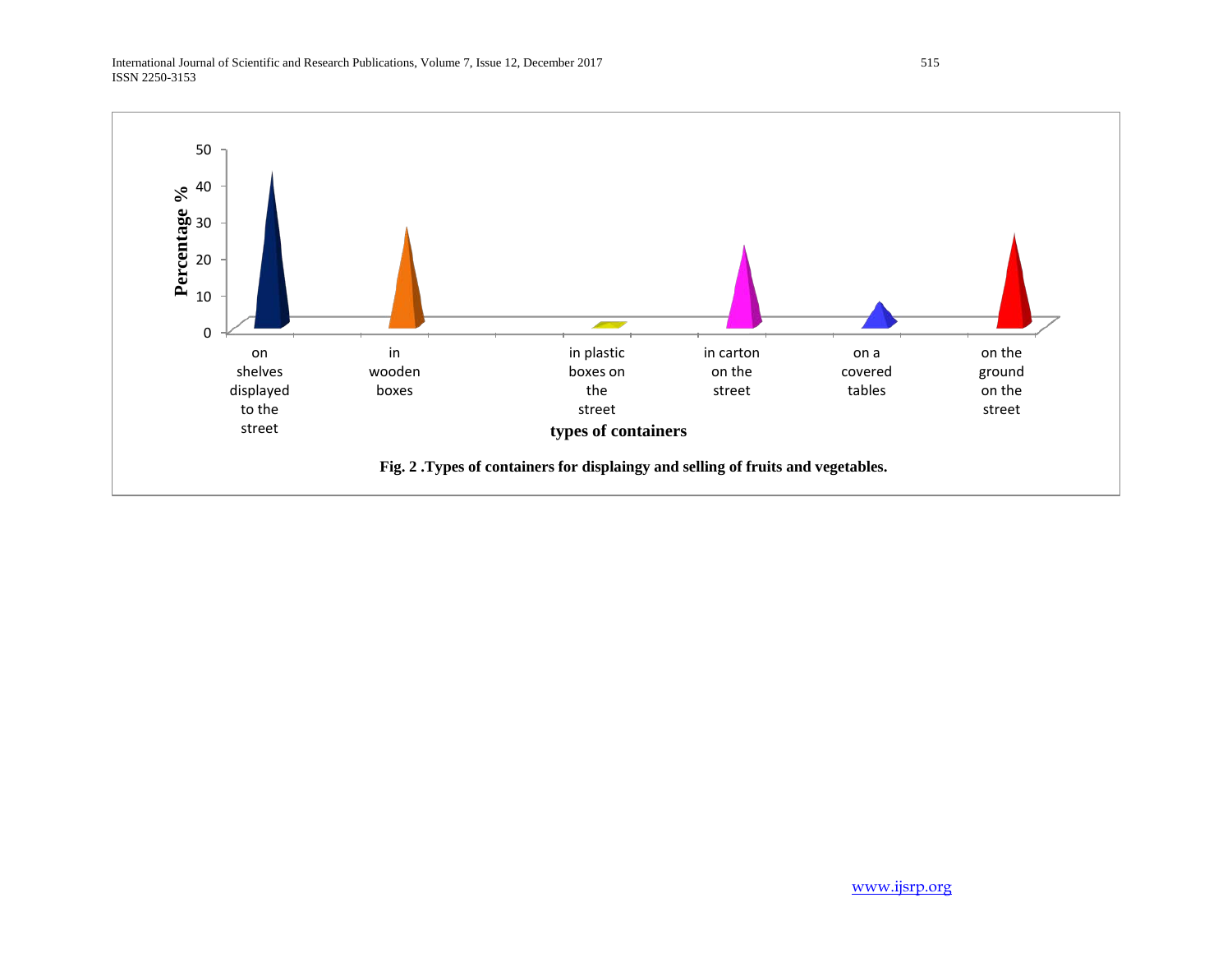| Specific place for hand washing |                                                                  |              |  |  |
|---------------------------------|------------------------------------------------------------------|--------------|--|--|
| <b>Answers</b>                  | Frequency                                                        | Percentage % |  |  |
| Yes                             | 62                                                               | 41.3         |  |  |
| No                              | 88                                                               | 58.7         |  |  |
| Total                           | 150                                                              | 100.0        |  |  |
|                                 | Do you wash your hands after using toilet?                       |              |  |  |
| <b>Answers</b>                  | Frequency                                                        | Percentage   |  |  |
| Yes                             | 147                                                              | 98.0         |  |  |
| N <sub>o</sub>                  | 3                                                                | 2.0          |  |  |
| Total                           | 150                                                              | 100.0        |  |  |
|                                 | Do you wash your hand before dealing with vegetables and fruits? |              |  |  |
| <b>Answers</b>                  | Frequency                                                        | Percentage   |  |  |
| Yes                             | 150                                                              | 100.0        |  |  |
|                                 | If the answer is yes, how do you wash your hands?                |              |  |  |
| <b>Method of washing</b>        | Frequency                                                        | Percentage   |  |  |
| only with water                 | 147                                                              | 98.0         |  |  |
| with water and soap             | 3                                                                | 2.0          |  |  |
| Total                           | 150                                                              | 100.0        |  |  |
|                                 | Do you wash fruits and vegetables before selling?                |              |  |  |
| <b>Answers</b>                  | Frequency                                                        | Percentage   |  |  |
| Yes                             | 106                                                              | 70.7         |  |  |
| N <sub>o</sub>                  | 44                                                               | 29.3         |  |  |
| Total                           | 150                                                              | 100.0        |  |  |
|                                 | How many times do you wash them?                                 |              |  |  |
| <b>Times</b>                    | Frequency                                                        | Percentage   |  |  |
| Once                            | 71                                                               | 47.3         |  |  |
| two times                       | 19                                                               | 12.7         |  |  |
| Three times                     | 10                                                               | 6.7          |  |  |
| more than three times           | 6                                                                | 4.0          |  |  |
| Missing                         | 44                                                               | 29.3         |  |  |
| Total                           | 150                                                              | 100.0        |  |  |

# **Table. 2. Hygienic washing and wiping practices of hands, fruits and vegetables.**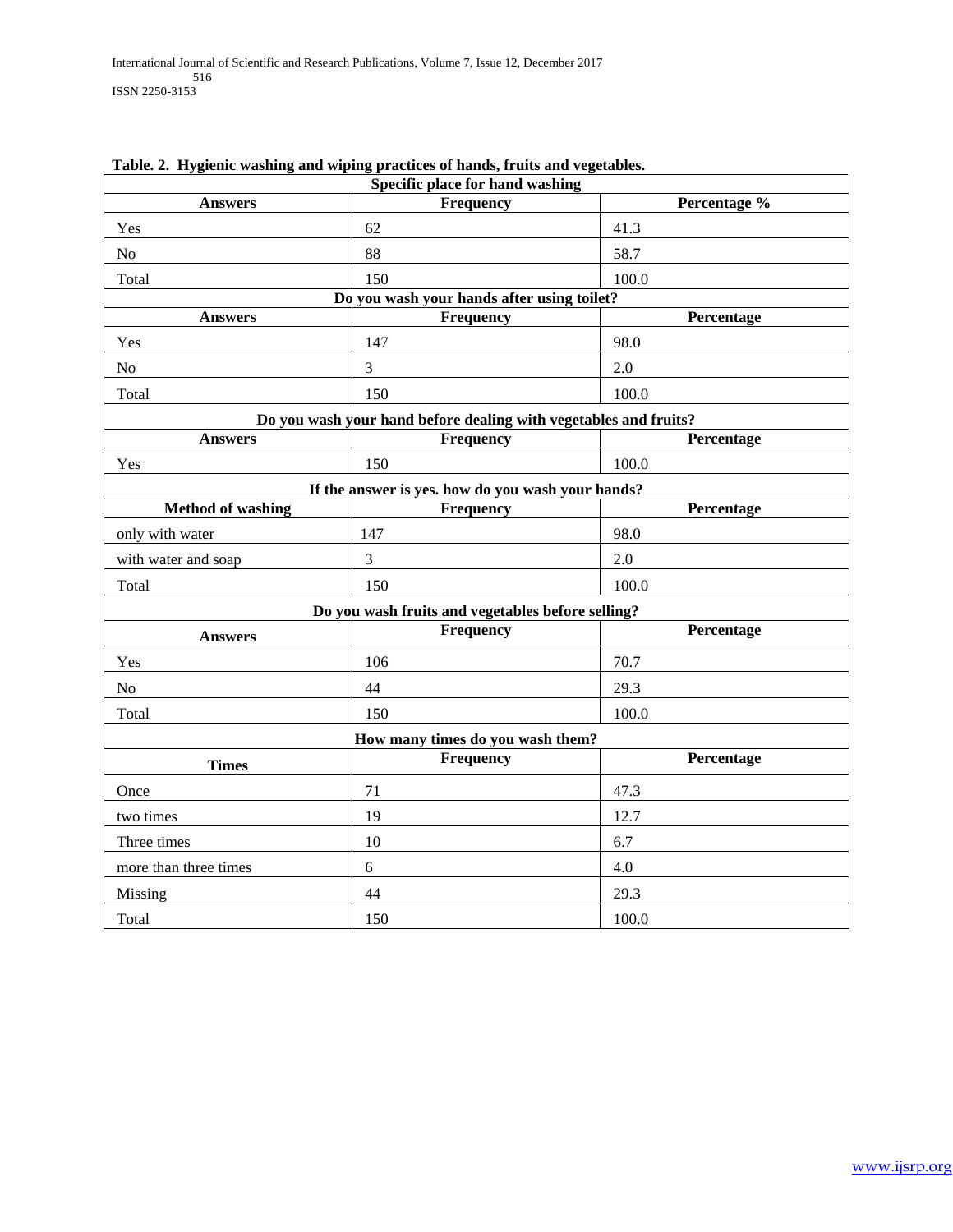| Sources of washing water                               |                                                 |              |  |  |
|--------------------------------------------------------|-------------------------------------------------|--------------|--|--|
| <b>Source</b>                                          | Frequency                                       | Percentage   |  |  |
| Water network                                          | 87                                              | 58.0         |  |  |
| Water stored in barrels                                | 34                                              | 22.7         |  |  |
| Missing                                                | 29                                              | 19.3         |  |  |
| Total                                                  | 150                                             | 100.0        |  |  |
|                                                        | Do you wipe fruits and vegetables at your shop? |              |  |  |
| <b>Methods of wiping</b>                               | <b>Frequency</b>                                | Percentage % |  |  |
| clean piece of clothes                                 | 56                                              | 37.3         |  |  |
| clean clothes+ oil                                     | 3                                               | 2.0          |  |  |
| clean clothes that used to clean the serving<br>tables | $\overline{2}$                                  | 1.3          |  |  |
| Handkerchief                                           |                                                 | 0.7          |  |  |
| Others                                                 | 24                                              | 16.0         |  |  |
| Missing                                                | 64                                              | 42.7         |  |  |
| Total                                                  | 150                                             | 100.0        |  |  |

| Con. Table. 2. Hygienic washing and wiping practices of hands, fruits and vegetables. |
|---------------------------------------------------------------------------------------|
|---------------------------------------------------------------------------------------|

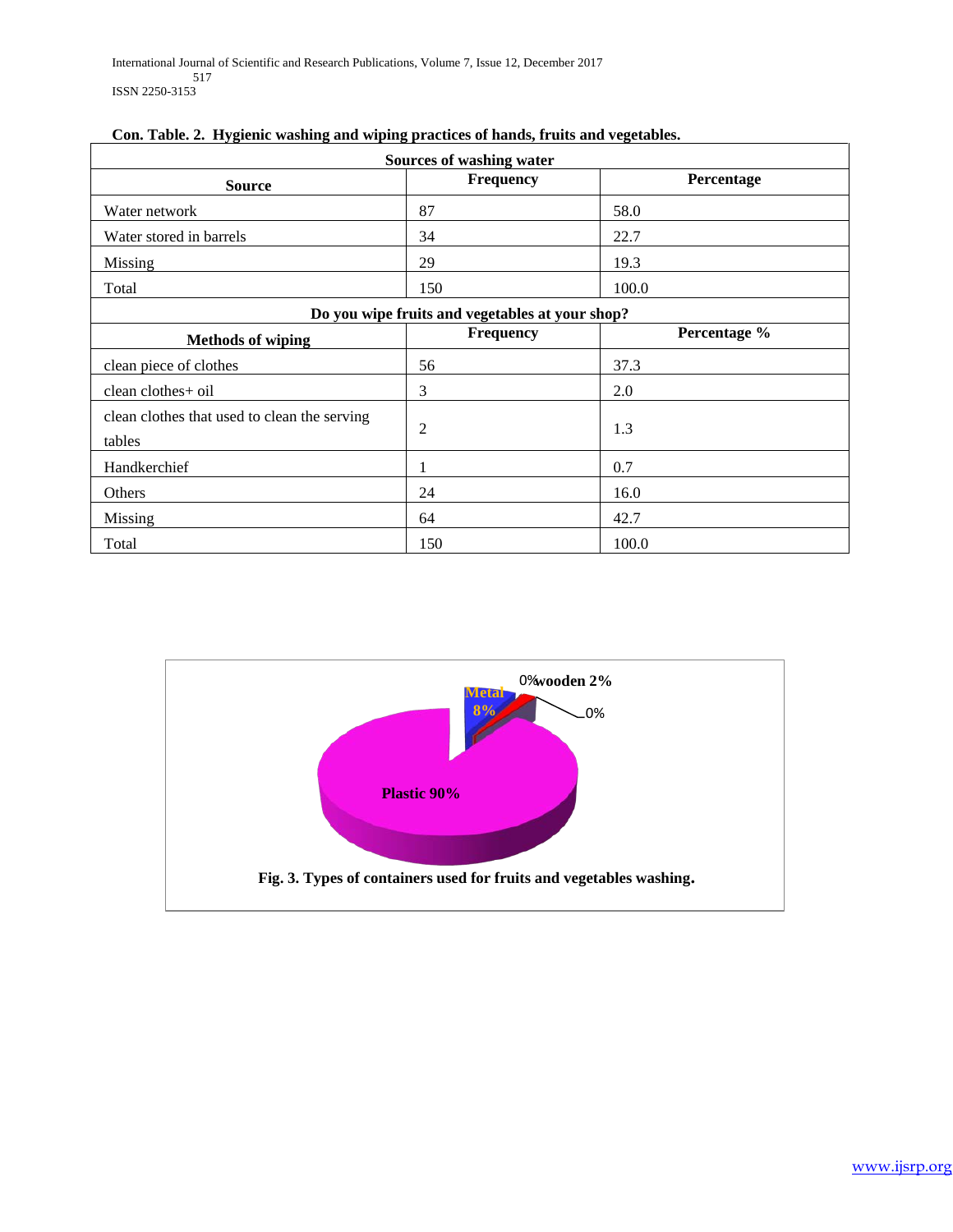| <b>Fruits and vegetables sources</b>                                                                       |                                                                                                   |            |  |  |
|------------------------------------------------------------------------------------------------------------|---------------------------------------------------------------------------------------------------|------------|--|--|
| <b>Source</b>                                                                                              | Frequency                                                                                         | Percentage |  |  |
| Farm                                                                                                       | 11                                                                                                | 7.3        |  |  |
| Wholesales                                                                                                 | 57                                                                                                | 38.0       |  |  |
| local markets                                                                                              | 77                                                                                                | 51.3       |  |  |
| Refrigerator                                                                                               | 5                                                                                                 | 3.3        |  |  |
| Total                                                                                                      | 150                                                                                               | 100.0      |  |  |
|                                                                                                            | If the answer is from the farm, do they treat their products with chemicals or organic materials? |            |  |  |
| Answer                                                                                                     | Frequency                                                                                         | Percentage |  |  |
| Chemical                                                                                                   | 3                                                                                                 | 2.0        |  |  |
| Organic materials                                                                                          | 5                                                                                                 | 3.3        |  |  |
| I do not know                                                                                              | $\overline{2}$                                                                                    | 1.3        |  |  |
| Total                                                                                                      | 10                                                                                                | 6.7        |  |  |
| Missing                                                                                                    | 140                                                                                               | 93.3       |  |  |
| Total                                                                                                      | 150                                                                                               | 100.0      |  |  |
| If the answer is wholesales trader are fruits and vegetables stored or directly transported from the farm? |                                                                                                   |            |  |  |
| Answer                                                                                                     | Frequency                                                                                         | Percentage |  |  |
| Stored                                                                                                     | 29                                                                                                | 19.3       |  |  |
| Directly transported from farm                                                                             | 30                                                                                                | 20.0       |  |  |
| Missing                                                                                                    | 91                                                                                                | 60.7       |  |  |
| Total                                                                                                      | 150                                                                                               | 100.0      |  |  |

# **Table. 3. Sources, treatment with chemical compounds, storage and transportation of fruits and vegetables.**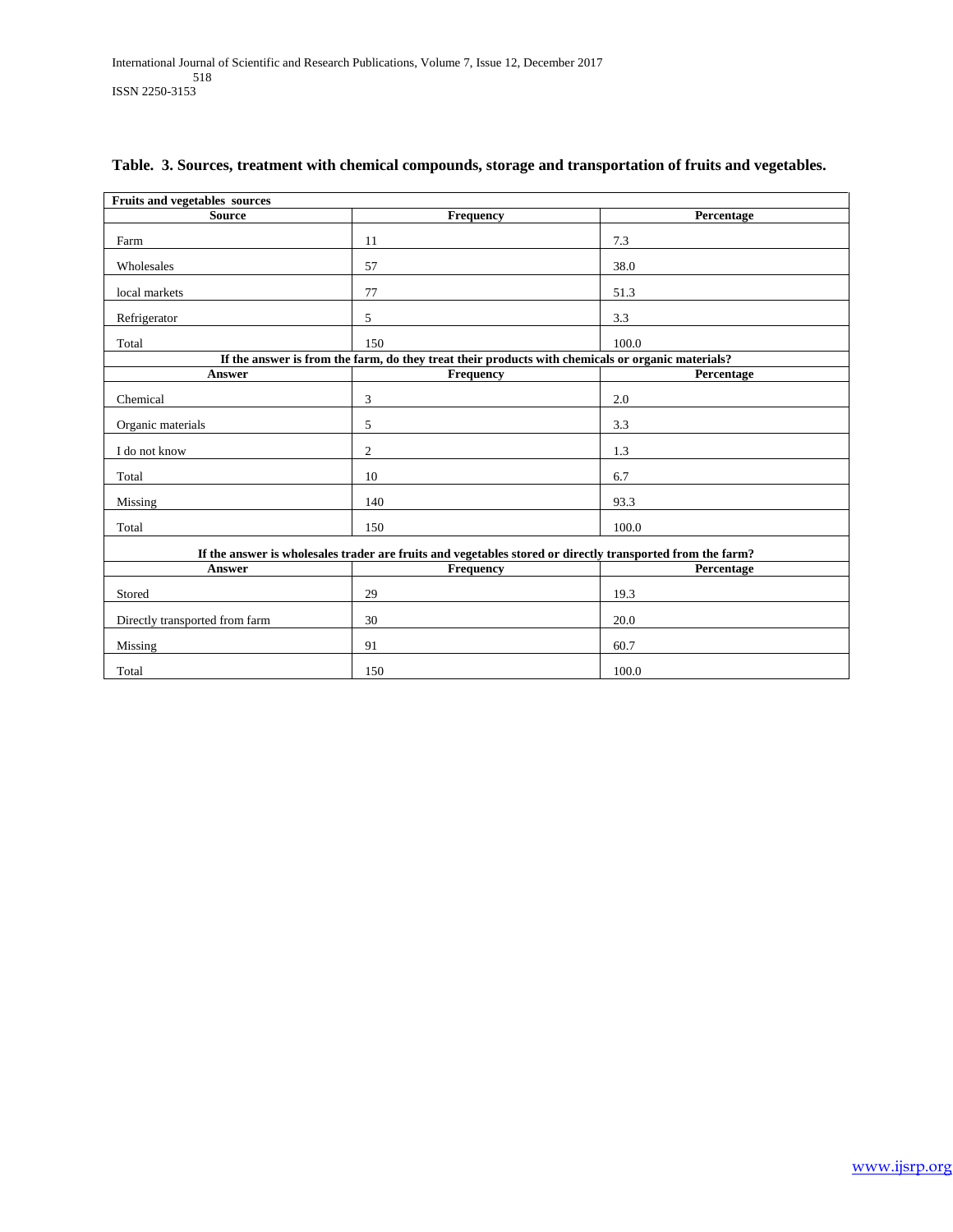International Journal of Scientific and Research Publications, Volume 7, Issue 12, December 2017 519 ISSN 2250-3153

|             | Con. Table. 3. Sources, treatment with chemical compounds, storage and transportation of fruits and |
|-------------|-----------------------------------------------------------------------------------------------------|
| vegetables. |                                                                                                     |

| Do you store vegetable                             |                                         |            |  |  |
|----------------------------------------------------|-----------------------------------------|------------|--|--|
| Answer                                             | Frequency                               | Percentage |  |  |
| Yes                                                | 46                                      | 30.7       |  |  |
| No                                                 | 104                                     | 69.3       |  |  |
| Total                                              | 150                                     | 100.0      |  |  |
|                                                    | How vegetables are stored in your place |            |  |  |
| <b>Storage</b>                                     | Frequency                               | Percentage |  |  |
| Ordinary room                                      | 9                                       | 6.0        |  |  |
| Refrigerators                                      | 10                                      | 6.7        |  |  |
| On tables                                          | 6                                       | 4.0        |  |  |
| In cartons                                         | 4                                       | 2.7        |  |  |
| Packages                                           | 14                                      | 9.3        |  |  |
| In plastic sacks                                   | 3                                       | 2.0        |  |  |
| Missing                                            | 104                                     | 69.3       |  |  |
| Total                                              | 150                                     | 100.0      |  |  |
| How the vegetables are transported from the source |                                         |            |  |  |
| <b>Transported</b>                                 | <b>Frequency</b>                        | Percentage |  |  |
| Uncovered cars                                     | 110                                     | 73.3       |  |  |
| Covered car                                        | 30                                      | 20.0       |  |  |
| Freezing refrigerators                             | 3                                       | 2.0        |  |  |
| Rickshaw                                           | $\overline{7}$                          | 4.7        |  |  |
| Total                                              | 150                                     | 100.0      |  |  |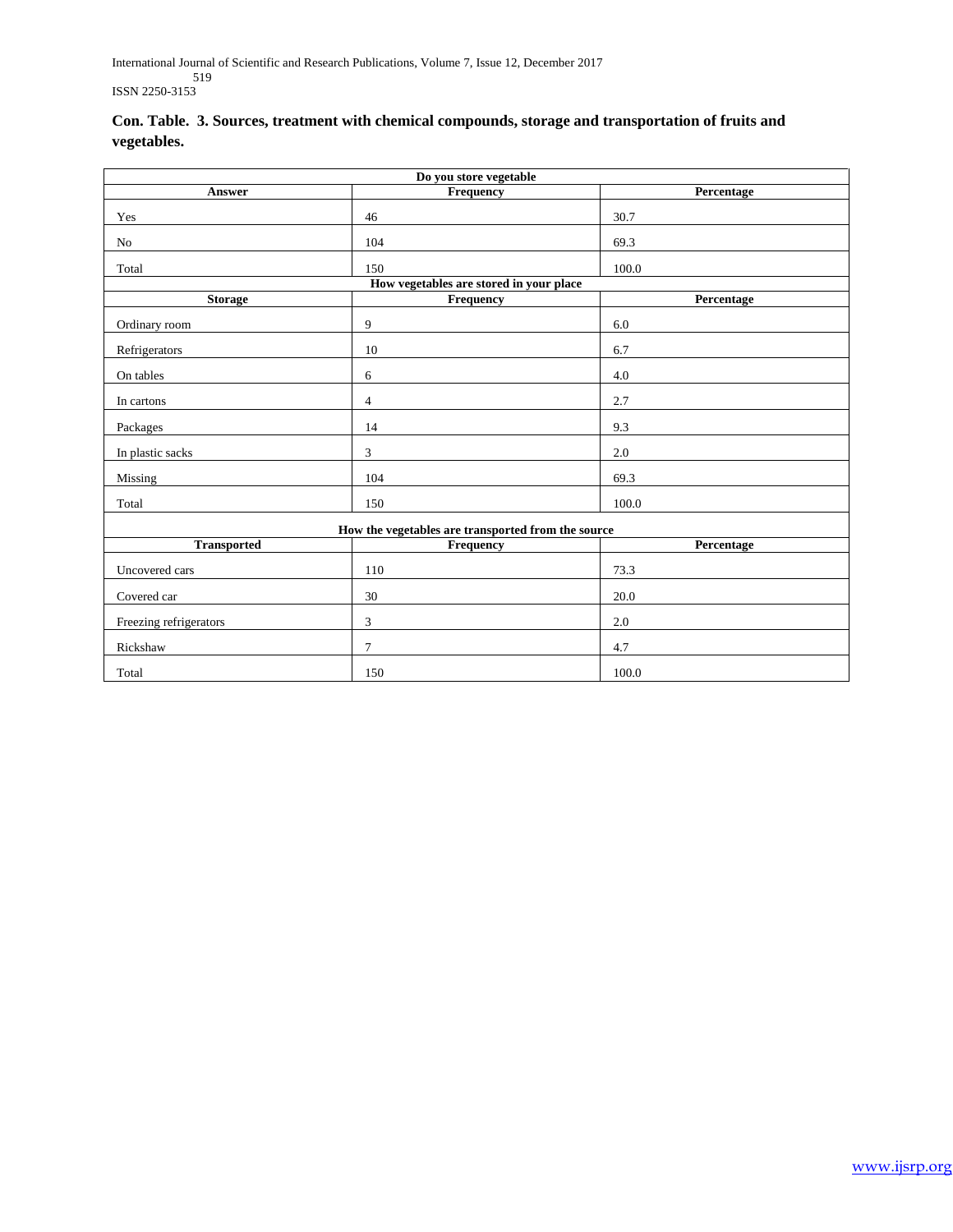With respect to the selling and rejection of fruits and vegetables, results recorded that 66.7% of fruits and vegetables dealers answered yes that they consumed and sold the whole quantity of fruits and vegetables, 33.3% of them answered they did not consume the whole quantity of the fruits and vegetables. Generally, 29.3% of them answered that they stored the remaining fruits and vegetables, while 5.3% of the rejected their products (Table 4). Regarding the displaying of their products next day, results declared that 37.3% of the participants stored the remaining products and displayed them next day, while 5.3% of them answered that they did not display the remaining one. Additionally, 26% of the participants answered that they separated the fresh fruits and vegetables from the old ones, while 20% of them they did not. More than half (58%) of the respondents get rid of the remained fruits and vegetables by organized way, 18% they rejected them by the random way on the street and 7.3% of them used the remaining one for the personal consumption.

Results reported in Table.5 reveals the awareness about lead and pesticides contamination. The majority of the the participants (98.7%) answered that they did not know anything about the pollution of fruits and vegetables with lead substance. However, all fruits and vegetables venders didn't know any information about the diseases that caused by lead and they did not know that cars exhausted pipes will contaminate fruits and vegetables with lead. The majority (94.7%) of them answered that there was no smell of remaining pesticides in fruits and vegetables, while 5.3% of them smell the remaining pesticides.

The majority (96.7%) of fruits and vegetables venders did not spray their places with pesticides while 3.3% of them use pesticides for pest control. Information about legislations that set for hygienic selling and displaying were presented in Table 6. All fruits and vegetables dealers answered that there was no regulations and lows set to control selling and displaying. Most of them (77.3%) answered that there was a place for garbage collection and half of them suffered from flies and insects presents. Additionally, 65.3% of the interviewees had a health card and 34.7% had not. Generally, results revealed that 60.7% of the participants renewed their cards every six months, 58.7% of them answered that they did the medical investigation, and14.7% they did not (Table6). However all fruits and vegetables sellers answered that there was no training about fruits and vegetables hygiene, safety, awareness about heavy metals contamination and no any sector responsible for this training.

### **Discussion**

Results showed that the aged group of 21-40 years recorded the highest percentage (58%) among fruits and vegetables sellers, while the group of less than ten years reported the lowest percent (2%) which was higher than that obtained by Elhaj *et al*., (2012) who found that the majority of food vendors of age group 21-30 comprises 40% in Gizan, Saudi Arabia. It is a fact that both knowledge and experience increases with the age. Generally, results revealed that most of the participants (65.3%) had a low to medium education level, while the illiterate level was 24.7% among them. Similar result obtained by Federal Ministry of Health (2011) who recorded that the most of the participants (80%) of the Sudanese communities attained low to medium level of education. These findings may be referred to the socio-economical conditions of the fruits and vegetables handlers. High percent of illiteracy among the respondents reflected the poor knowledge and awareness about the prober hygienic practices, lead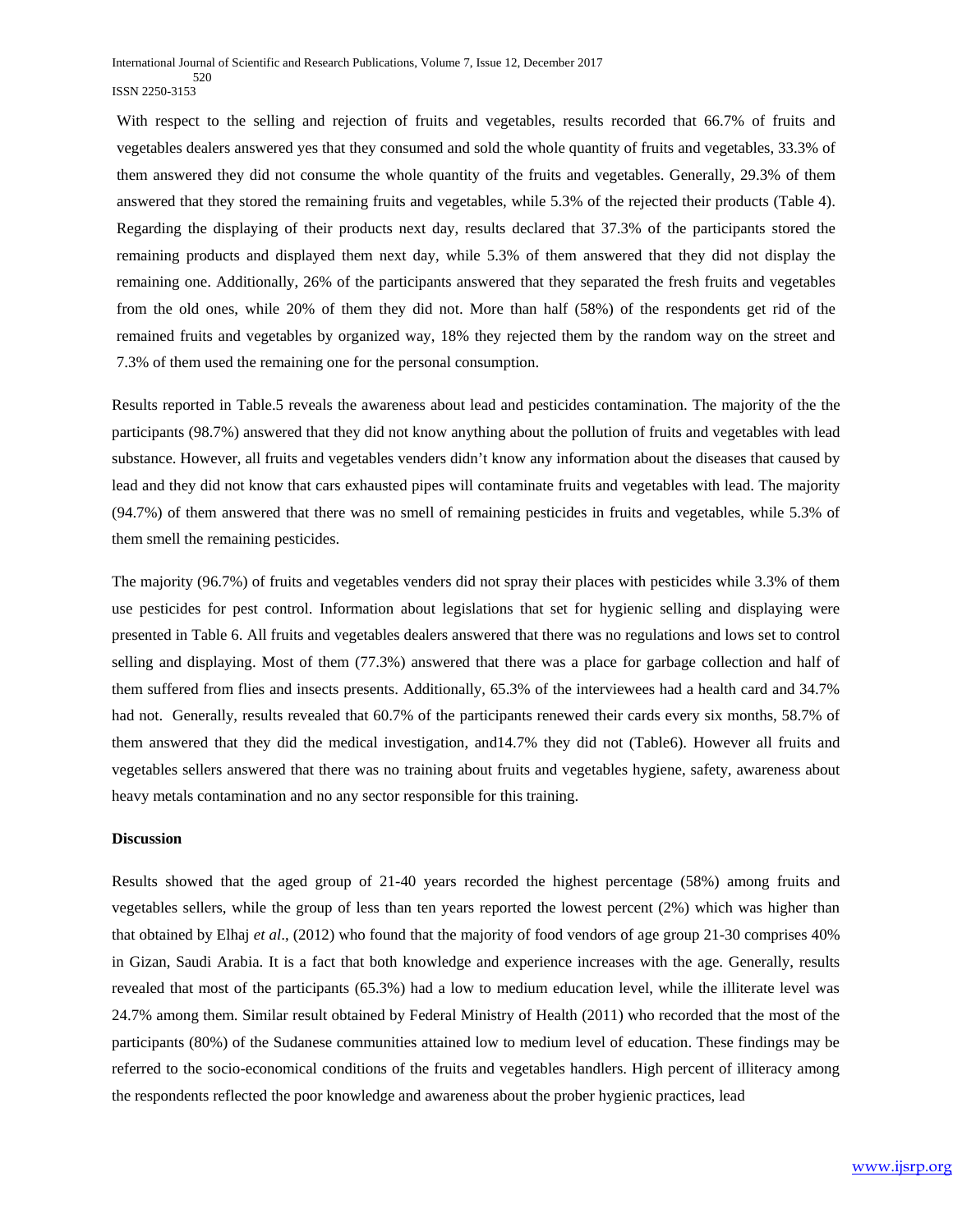| Do you consume or sell all the available quantity of vegetables and fruits at your place? |                                                                       |            |  |  |
|-------------------------------------------------------------------------------------------|-----------------------------------------------------------------------|------------|--|--|
| <b>Answer</b>                                                                             | Frequency                                                             | Percentage |  |  |
| Yes                                                                                       | 100                                                                   | 66.7       |  |  |
| No                                                                                        | 50                                                                    | 33.3       |  |  |
| Total                                                                                     | 150                                                                   | 100.0      |  |  |
|                                                                                           | Do you store the remaining fruits and vegetables or do you reject it? |            |  |  |
| Answer                                                                                    | Frequency                                                             | Percentage |  |  |
| Stored the item                                                                           | 44                                                                    | 29.3       |  |  |
| get rid of the item                                                                       | $8\,$                                                                 | 5.3        |  |  |
| <b>Missing</b>                                                                            | 98                                                                    | 65.3       |  |  |
| Total                                                                                     | 150                                                                   | 100.0      |  |  |
|                                                                                           | If they are stored, how they are stored?                              |            |  |  |
| <b>Storage</b>                                                                            | Frequency                                                             | Percentage |  |  |
| ordinary room                                                                             | 18                                                                    | 12.0       |  |  |
| Refrigerator                                                                              | 10                                                                    | 6.7        |  |  |
| Others                                                                                    | 19                                                                    | 12.7       |  |  |
| Missing                                                                                   | 103                                                                   | 68.7       |  |  |
| Total                                                                                     | 150                                                                   | 100.0      |  |  |
|                                                                                           | Are the stored vegetables will be displayed for the next day?         |            |  |  |
| Answer                                                                                    | <b>Frequency</b>                                                      | Percentage |  |  |
| Yes                                                                                       | 56                                                                    | 37.3       |  |  |
| No                                                                                        | $8\,$                                                                 | 5.3        |  |  |
| Missing                                                                                   | 86                                                                    | 57.3       |  |  |
| Total                                                                                     | 150                                                                   | 100.0      |  |  |
|                                                                                           | Do you separate the fresh vegetables from old ones?                   |            |  |  |
| <b>Answer</b>                                                                             | Frequency                                                             | Percentage |  |  |
| Yes                                                                                       | 39                                                                    | 26.0       |  |  |
| No                                                                                        | 30                                                                    | 20.0       |  |  |
| Missing                                                                                   | 81                                                                    | 54.0       |  |  |
| Total                                                                                     | 150                                                                   | 100.0      |  |  |
| How do you get rid of the useless fruits and vegetables?                                  |                                                                       |            |  |  |
| Answer                                                                                    | <b>Frequency</b>                                                      | Percentage |  |  |
| In a well-organized way                                                                   | 87                                                                    | 58.0       |  |  |
| In random way                                                                             | 27                                                                    | 18.0       |  |  |
| Personal consumption                                                                      | 11                                                                    | 7.3        |  |  |
| Others                                                                                    | 17                                                                    | 11.3       |  |  |
| Missing                                                                                   | $8\,$                                                                 | 5.3        |  |  |
| Total                                                                                     | 150                                                                   | 100.0      |  |  |

# **Table. 4. Selling and hygienic rejection of fruits and vegetable**.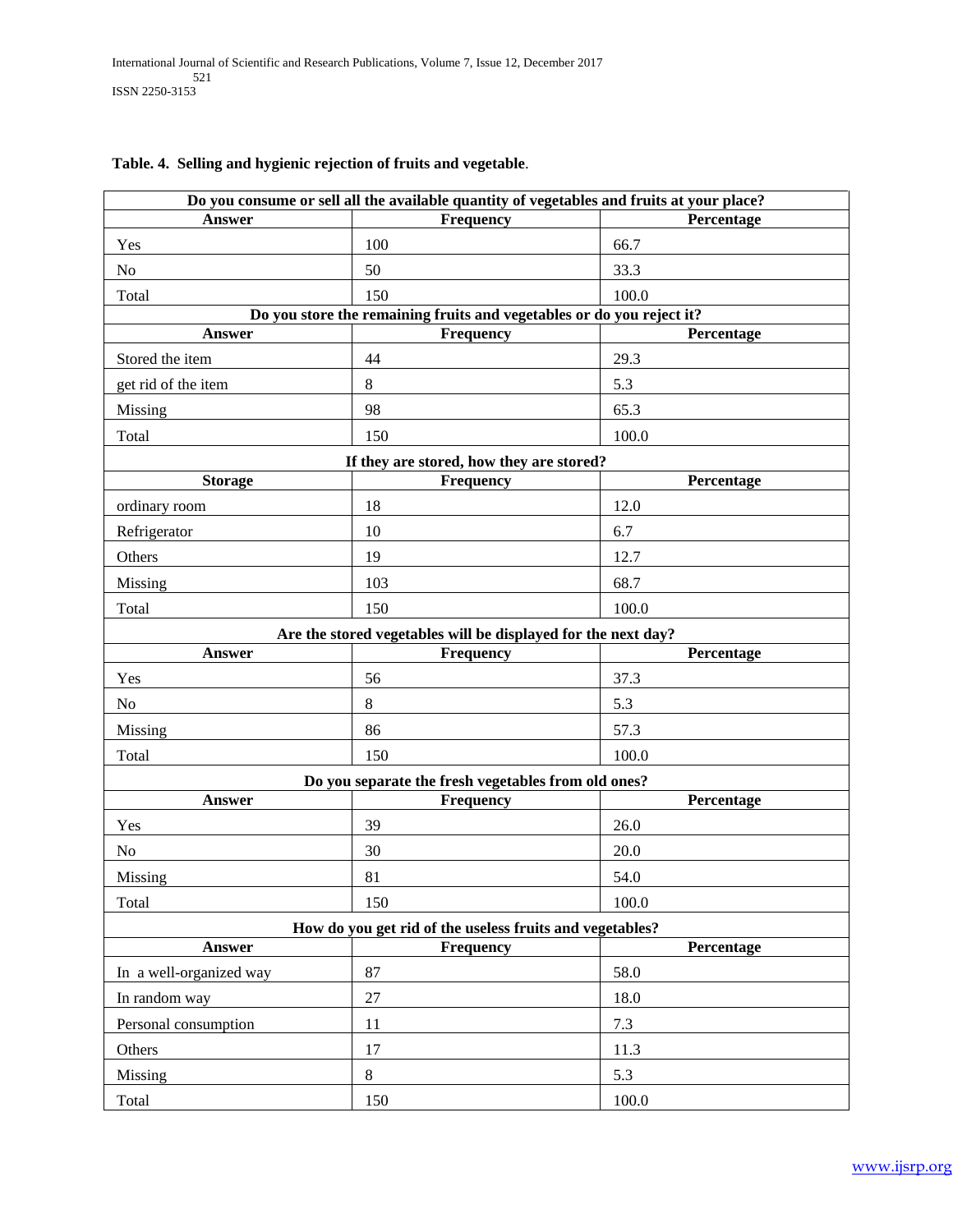| Do you know anything about fruits and vegetables pollution with lead substance |                                                                                   |            |  |  |  |
|--------------------------------------------------------------------------------|-----------------------------------------------------------------------------------|------------|--|--|--|
| <b>Answer</b>                                                                  | Frequency                                                                         | Percentage |  |  |  |
| Yes                                                                            | 2                                                                                 | 1.3        |  |  |  |
| N <sub>o</sub>                                                                 | 148                                                                               | 98.7       |  |  |  |
| Total                                                                          | 150                                                                               | 100.0      |  |  |  |
|                                                                                | Do you know that lead causes diseases?                                            |            |  |  |  |
| Answer                                                                         | <b>Frequency</b>                                                                  | Percentage |  |  |  |
| No                                                                             | 150                                                                               | 100.0      |  |  |  |
|                                                                                | If your answer is yes mention these diseases?                                     |            |  |  |  |
| Answer                                                                         | <b>Frequency</b>                                                                  | Percentage |  |  |  |
| Missing                                                                        | 150                                                                               | 100.0      |  |  |  |
|                                                                                | Do you think that cars exhaust pipes contaminate fruits and vegetables with lead/ |            |  |  |  |
| <b>Answer</b>                                                                  | <b>Frequency</b>                                                                  | Percentage |  |  |  |
| No                                                                             | 150                                                                               | 100.0      |  |  |  |
|                                                                                | Do you observe any smell of remaining pesticides in fruits and vegetables?        |            |  |  |  |
| Answer                                                                         | <b>Frequency</b>                                                                  | Percentage |  |  |  |
| Yes                                                                            | 8                                                                                 | 5.3        |  |  |  |
| N <sub>o</sub>                                                                 | 142                                                                               | 94.7       |  |  |  |
| Total                                                                          | 150                                                                               | 100.0      |  |  |  |
| Do you spray your place by pesticides?                                         |                                                                                   |            |  |  |  |
| <b>Answer</b>                                                                  | <b>Frequency</b>                                                                  | Percentage |  |  |  |
| Yes                                                                            | 5                                                                                 | 3.3        |  |  |  |
| No                                                                             | 145                                                                               | 96.7       |  |  |  |
| Total                                                                          | 150                                                                               | 100.0      |  |  |  |

## **Table.5. Awareness of fruits and vegetables dealers about lead and pesticides pollution**.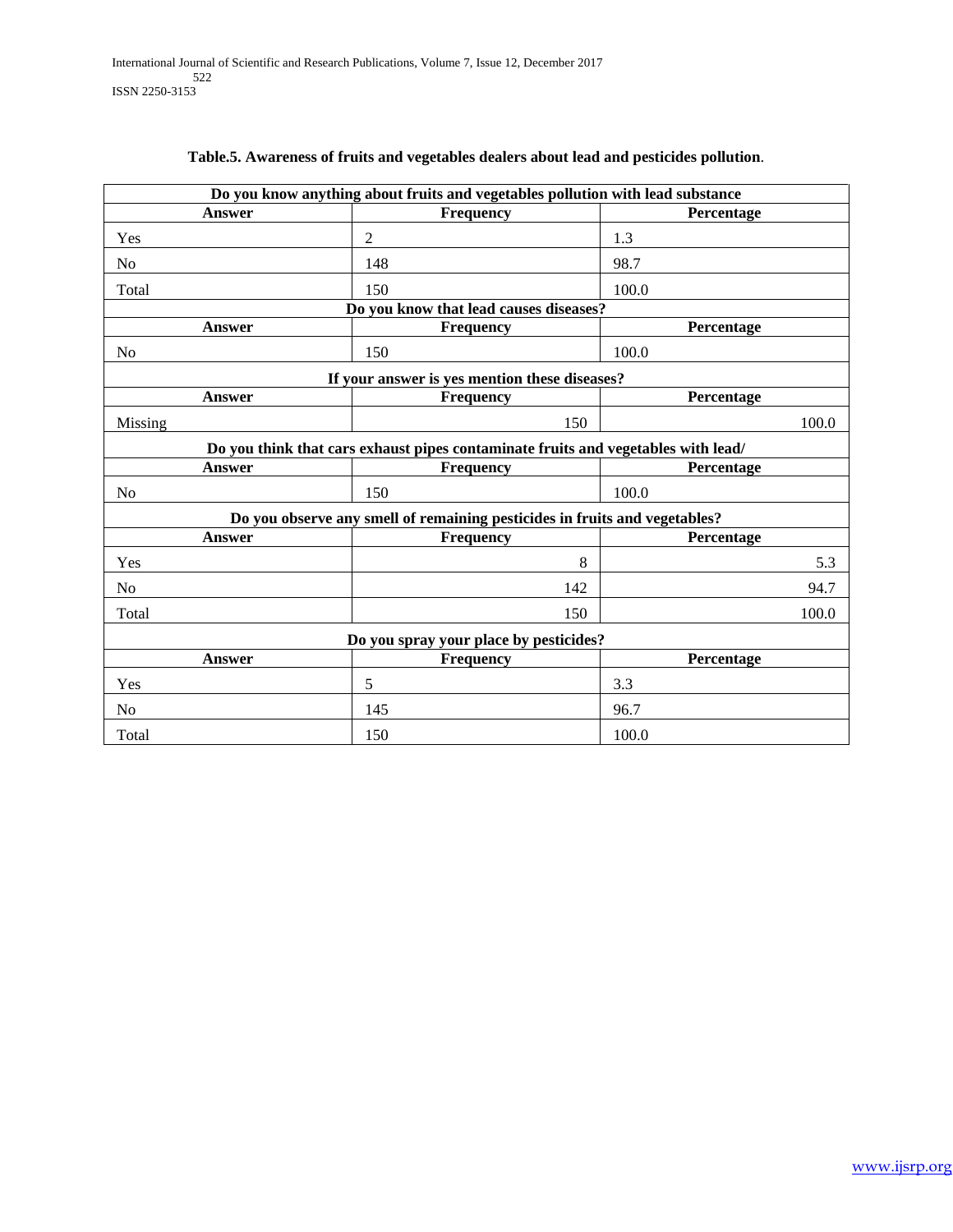| Are there any regulations and laws to control fruits and vegetables selling? |                                                        |            |  |  |
|------------------------------------------------------------------------------|--------------------------------------------------------|------------|--|--|
| Answer                                                                       | Frequency                                              | Percentage |  |  |
| N <sub>o</sub>                                                               | 150                                                    | 100.0      |  |  |
|                                                                              | Are there any places for garbage collection?           |            |  |  |
| <b>Answer</b>                                                                | Frequency                                              | Percentage |  |  |
| Yes                                                                          | 116                                                    | 77.3       |  |  |
| No                                                                           | 34                                                     | 22.7       |  |  |
| Total                                                                        | 150                                                    | 100.0      |  |  |
|                                                                              | Do you have a health card?                             |            |  |  |
| <b>Answer</b>                                                                | Frequency                                              | Percentage |  |  |
| Yes                                                                          | 98                                                     | 65.3       |  |  |
| N <sub>0</sub>                                                               | 52                                                     | 34.7       |  |  |
| Total                                                                        | 150                                                    | 100.0      |  |  |
|                                                                              | If the answer is yes do you renew it every six months? |            |  |  |
| <b>Answer</b>                                                                | Frequency                                              | Percentage |  |  |
| Yes every six months                                                         | 91                                                     | 60.7       |  |  |
| N <sub>o</sub>                                                               | 20                                                     | 13.3       |  |  |
| Every year                                                                   | 39                                                     | 26.0       |  |  |
| Total                                                                        | 150                                                    | 100.0      |  |  |
| Is there a periodic medical check                                            |                                                        |            |  |  |
| <b>Answer</b>                                                                | Frequency                                              | Percentage |  |  |
| Yes                                                                          | 88                                                     | 58.7       |  |  |
| No                                                                           | 22                                                     | 14.7       |  |  |
| Missing                                                                      | 40                                                     | 26.7       |  |  |
| Total                                                                        | 150                                                    | 100.0      |  |  |

## **Table.6. Legislations and laws set for hygienic selling of fruits and vegetables.**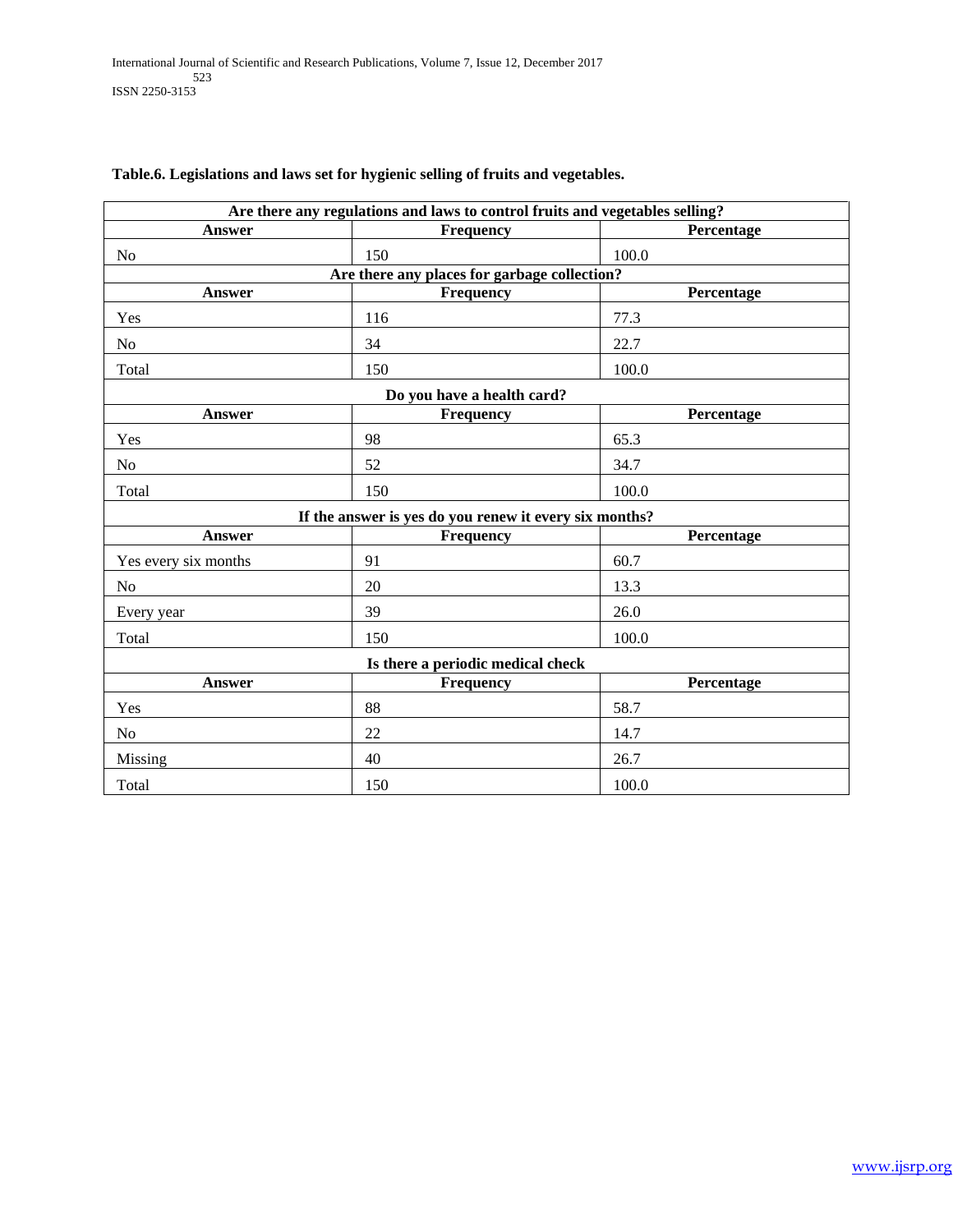contamination and their effect on human health. Moreover, 42 % of the respondents displayed their products on the shelves to the street in wooden boxes, in plastic boxes, in carton, on the ground and on covered tables. The way of displaying these products may enhance the absorption of Pb from polluted air on the side road of heavy traffic. High percentage (32%) of the respondents abusing cigarettes also may contaminate the air inside the shops and lead to the products contamination. Levels of lead in indoor air are affected by the presence of cigarette smoke (Reilly, 1980). The presence of toilet near the fruits and vegetables retail outlets considered as source of contamination with microorganisms, flies and insects.

However, more than half (58%) of the fruits and vegetables vendors had not specific place for hands washing, while 2% did not wash their hands after using the toilet. Unwashed hands and improper hands washing practice may increase the probability of fruits and vegetables contamination. Most of the containers used in fruits and vegetables washing were made of plastic materials and some of them use metal containers. Metal containers may affect fruits and vegetables quality. After the receiving of fruits and vegetables from farm 5.3% of the participants treated their products with organic and chemical substances. These treatments may introduced different elements (as Pb) into fruits and vegetables and then increase the level of these elements. These products could also be contaminated by various substances including traces of metals as farmers wash them with unhygienic water before bringing them into the market (Divrikli *et al.*, 2006).

The result showed that third of the participants stored their fruits and vegetables and redisplay and re-sell them on the next day. This unhygienic practice may lead to the prolonging subjection of these products to the polluted air which leads to the accumulation of lead inside the products. Vegetables and fruits absorb lead from the soil (Mapanda *et al*., 2005) contaminated irrigation water (Demirezen, and Ahmet, 2006) and polluted air. Khairiah *et al*., (2004) reported that the most important source of contamination is the atmospheric pollution from industrial or motor vehicle emission, where it represents 73 to 95% of the total lead in plants (Delenberg and Van Dried, 1994). Generally, 70%.3 of fruit and vegetable vendors transport their products by open car and this lead to the exposure of fruits and vegetables to the dust, house fly, vehicles exhaustion and increase the level of lead in these products. On the other hand, vegetables and fruits grown near highways or downwind of industrial plants may contain lead (Abou-Arab *et al*., 2011). It was also observed that these foods are sold and displayed adjacent to the exhaust emission in areas of heavy traffic which lead to more deposition and absorption of Pb. There is relationship between the displaying distance and the degree of lead contamination. As the food products displayed close to the heavy traffic areas more lead will be absorbed by these products and vis versa (Hassan and Gewifed (1998). Abou-Arab *et al*., (2015) found that the highest levels of lead was detected in samples collected from industrial areas and the lowest level was found in samples collected from rural areas.

The majority of fruit and vegetable dealers did not know any things about the fruits and vegetables pollution by lead and all of them did not know that lead causes disease. Moreover, they did not know that car exhaustion pipes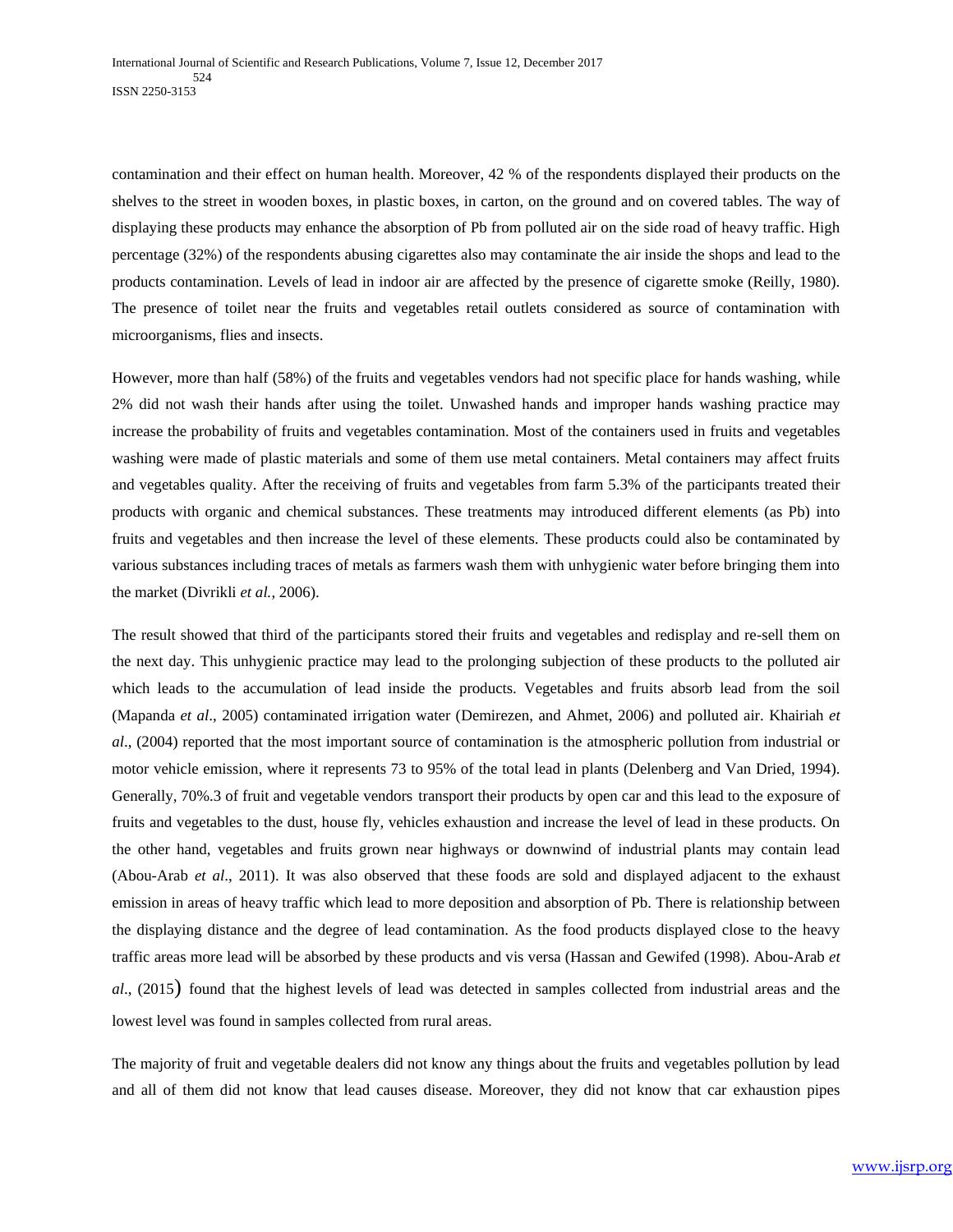contaminated fruit and vegetable with lead. Similar results reported by Shafie *et al*., (2016) who found that the level of awareness regarding the presence of toxic metals in daily-consumed rice was low in 78.2% and moderate in 21.8% of the participants in Iran. The lack of awareness among fruits and vegetables sellers in this research may be attributed to both medium level of education and the high level of illiteracy among them. is alarming sings for health authorities to set and conduct programs on the risk factors that affect vegetables and fruits safety. Additionally, half of them suffered from flies and other insects. The presence and the increase number of flies and insects at the area of selling may lead to the increase of pesticides use, thus it increases the contamination with lead and other chemicals. Lead is poisonous compounds can enter human body via inhalation or swallowing and it affect the internal organs. This element is harmful for all humans particularly children and fetuses because it interferes with the development of the nervous system. It is dangerous for human health even at low levels in the blood. Low levels of lead may cause nervous system and kidney damage, learning disabilities, attention deficit disorder, and decreased intelligence, while high levels have devastating effects on children, including seizures, unconsciousness and in some times lead to death (USEPA, 1985). The accumulation of lead have damaging effects on the hematopoetical, hematic, renal and gastrointestinal systems (Correia *et al*., 2000). In addition, lead has been associated with various forms of cancer, nephrotoxicity, central nervous system effects and cardiovascular diseases in human (Ryan *et al*., 2000).

Result reported that all fruits and vegetable vendors had no regulations to control fruits and vegetables displaying and selling. The lack of the regulations and lows may increase the physical, microbiological and chemical contamination. However, 22.7% had not specific place for garbage collection and this may lead to the soil and environment contamination, production of bad odor, insects, rodents, and microorganisms multiplication. With regards to the health cards, results showed that more than third (34%) of the interviewees have no health card and this can transmit different diseases from vendors to vegetables and fruits and lastly to the consumers.

#### **References**

- A. A. K. Abou-Arab, M. A. Abou Donia, Sherif R. Mohamed, A. K. Enab. Risk Assessment of Lead in Egyptian Vegetables and Fruits from Different Environments. World Academy of Science, Engineering and Technology International Journal of Biological, Biomolecular, Agricultural, Food and Biotechnological Engineering Vol:9, No:3, 2015.
- M. S. Al Jassir, A. Shaker, and M. A. Khaliq, "Deposition of heavy metals on green leafy vegetables sold on roadsides of Riyadh City, Saudi Arabia," Bulletin of Environmental Contamination and Toxicology, vol. 75, no. 5, pp. 1020–1027, 2005. View at Publisher · View at Google Scholar · View at Scopus.
- F. Beavington, P.A. Cawes, and A. Wakenshaw, "Comparative studies of atmospheric trace elements: improvement in air quality near copper smelters," Total Environ., vol. 332, pp. 39-49, 2004.
- G.R. Bhagure, and S.R. Mirgane. Heavy metal concentrations in ground waters and soils of Thane Region of Maharashtra, India. *Environmental Monitoring and Assessment*, 173(1-4), 643-652. 2010.
- K. Chojnacha, Chojnacki, A. Gorecka, H. and H. Gorecki. "Bioavailability of heavy metals from polluted soils to plants," Sci.Total Environ, vol. 337, no.13, pp. 175-185. 2005.
- P.R.M. Correia, E. Oliveira, and P.V. Oliveira, "Simultaneous determination of Cd and Pb in foodstuffs by electrothermal atomic absorption spectrometry," Analytica Acta, vol. 405, pp. 405-211, 2000.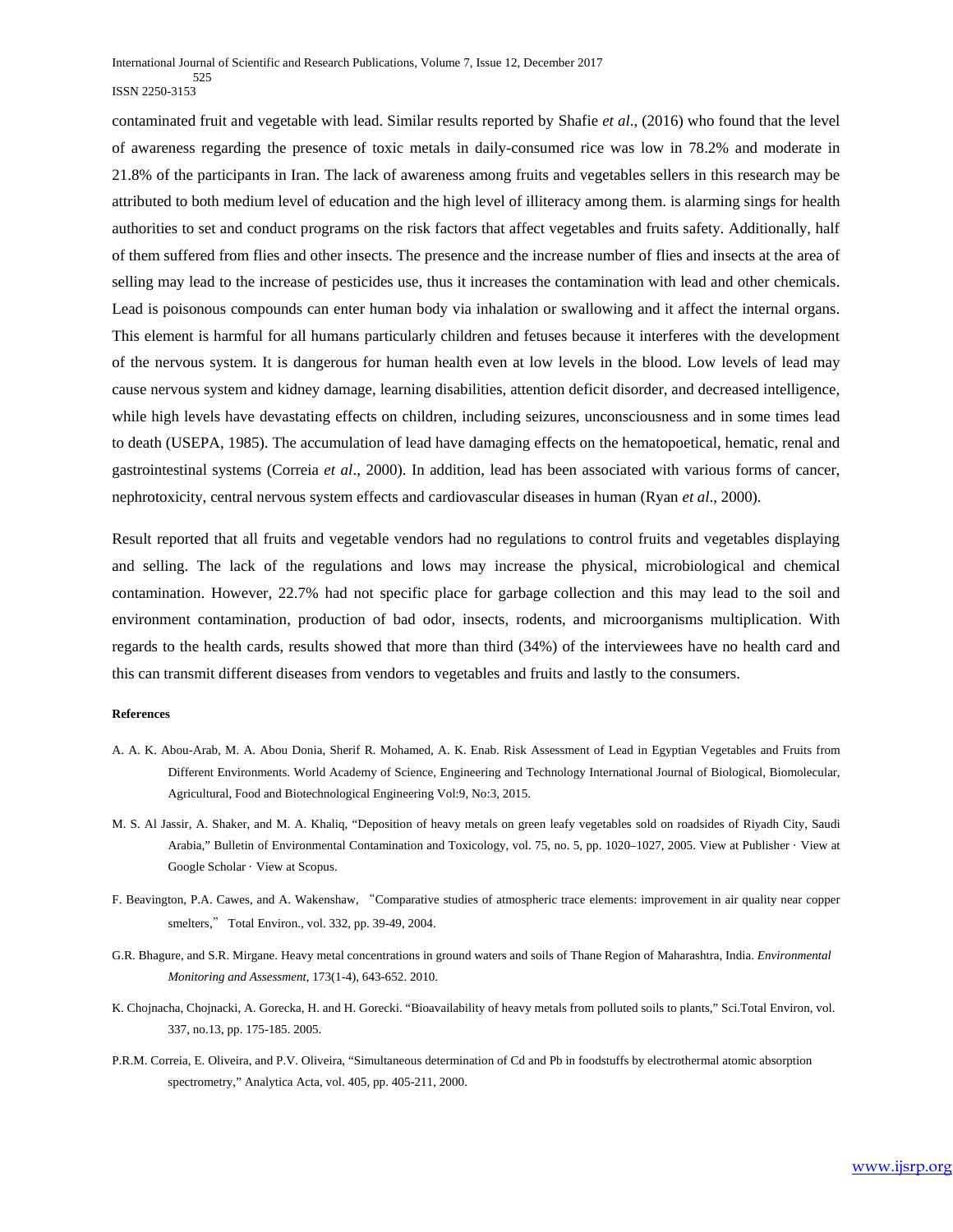International Journal of Scientific and Research Publications, Volume 7, Issue 12, December 2017 526 ISSN 2250-3153

- D. Demirezen, and A. Ahmet, "Heavy metal levels in vegetables in turkey are within safe limits for Cu, Zn, Ni and exceeded for Cd and pb," J. Food Qual., vol. 29, pp.252-265, 2006.
- J.W. Delenberg and W. Van Dried. "Netherlands J. Agriculture Science," vol.38, pp. 369-379., Cabrera *et al.,* 1994, J. of Association Official Analytical Chemistry International, vol.17, no. 5, pp. 1249-1252, 1990.
- U. Divikli, N. Horzum, M. Soylak, and L. Elci, (2006). Trace heavy metal contents of some spices and herbal plants from western Anatolia, Turkey. International Journal of Food Science and Technology 41: 712-716.
- M. A. Elbagermi, H. G. M. Edwards, and A. I. Alajtal. (2012).Monitoring of Heavy Metal Content in Fruits and Vegetables Collected from Production and Market Sites in the Misurata Area of Libya. ISRN Analytical Chemistry.Volume 2012 (2012), Article ID 827645, 5 pages. http://dx.doi.org/10.5402/2012/827645
- Ehsan Bashir Ali (2003). The Content of Lead in Foods Vended in the Vicinity of Heavy Traffic in El saug Elarbi (Khartoum Governorate). M.Sc. Food Hygiene and Safety, Faculty of Public and Environmental Health, University of Khartoum.
- M. Elhag, S. Siham, A. Mohammed. Surveillance of food safety practices of food safety practices of street food-vendors in Gizan Saudi Arabia. Agriculture & Forestry, vol. 58. (4): 119-128. 2012.
- Federal Ministry of Health."Knowledge, Attitudes and Practices (KAP) in the Sudanese communities for their Economics, Research & Information, 2011 Federal Ministry of Health.
- A.G. Fernandes, M.Ternero, and G.F. Barragan, "An approach to characterization of sources of urban air born particles through heavy metal speciation," Chemosphere, vol.2, pp.123-136, 2000.
- R.A. Goyer, "Results of lead research: prenatal exposure and neurological consequences," Environmental Health Perspectives, vol.104, pp. 1050-1054, 1996.
- I. A. Hassan, and I. M. Gewifel. Heavy metals in Egyptian Soils. Egyptian Journal of Botony. 38: 119 129. 1998.
- K. J. Inoti, F. Kawaka, G. Orinda, and P. Okemo. Assessment of heavy metal concentrations in urban grown vegetables in Thika Town, Kenya. *African Journal of Food Science*, 6(3), 41-46. 2012.
- L. Järup, "Hazards of heavy metal contamination," British Medical Bulletin, vol. 68, pp. 167–182, 2003. View at Google Scholar · View at Scopus.
- T. Khairiah, M.K. Zalifah, Y.H. Yin, and A. Aminnah. The uptake of heavy metals by fruits type vegetables grown in selected agricultural areas," Pak. J. Biol. Sci., vol. 7, no.8, pp. 1438-1442. 2004.
- F. Mapanda, E.N. Mangwayana, J. Nyamangara, and K.E. Giller, "The effect of long-term irrigation using wastewater on heavy contents of soils under vegetables in Harare," Zimbabwe. Agric. Ecosys. Environ., vol.107, pp. 151-165, 2005.
- W. ED. Mertz, "Trace Elements in Human and Animal Nutrition," Vol. 1 and II, 5th ed. Academic Press, New York, 1986.
- C. ReillyMetal Contamination of Food, 1st Ed. London: Applied Science Publisher Ltd.(1980).
- P.B. Ryan, N. Huet and D.L. Maclntosh. "Longitudinal investigation of exposure to arsenic, cadmium and lead in drinking water," Environmental Health Perspectives, vol. 108, pp. 731-735, 2000.
- N. G. Sathawara, D. J. Parikh, and Y. K. Agarwal, "Essential heavy metals in environmental samples from Western India," Bulletin of Environmental Contamination and Toxicology, vol. 73, no. 4, pp. 756–761, 2004. View at Publisher · View at Google Scholar · View at Scopus.
- L. Shafiei, P. Taymoori, K. Yazdanshenas. Awareness and attitude assessment regarding toxic metal-contaminated rice based on the Health Belief Model. J Adv Environ Health Res 2016; 4(2): 78-87.